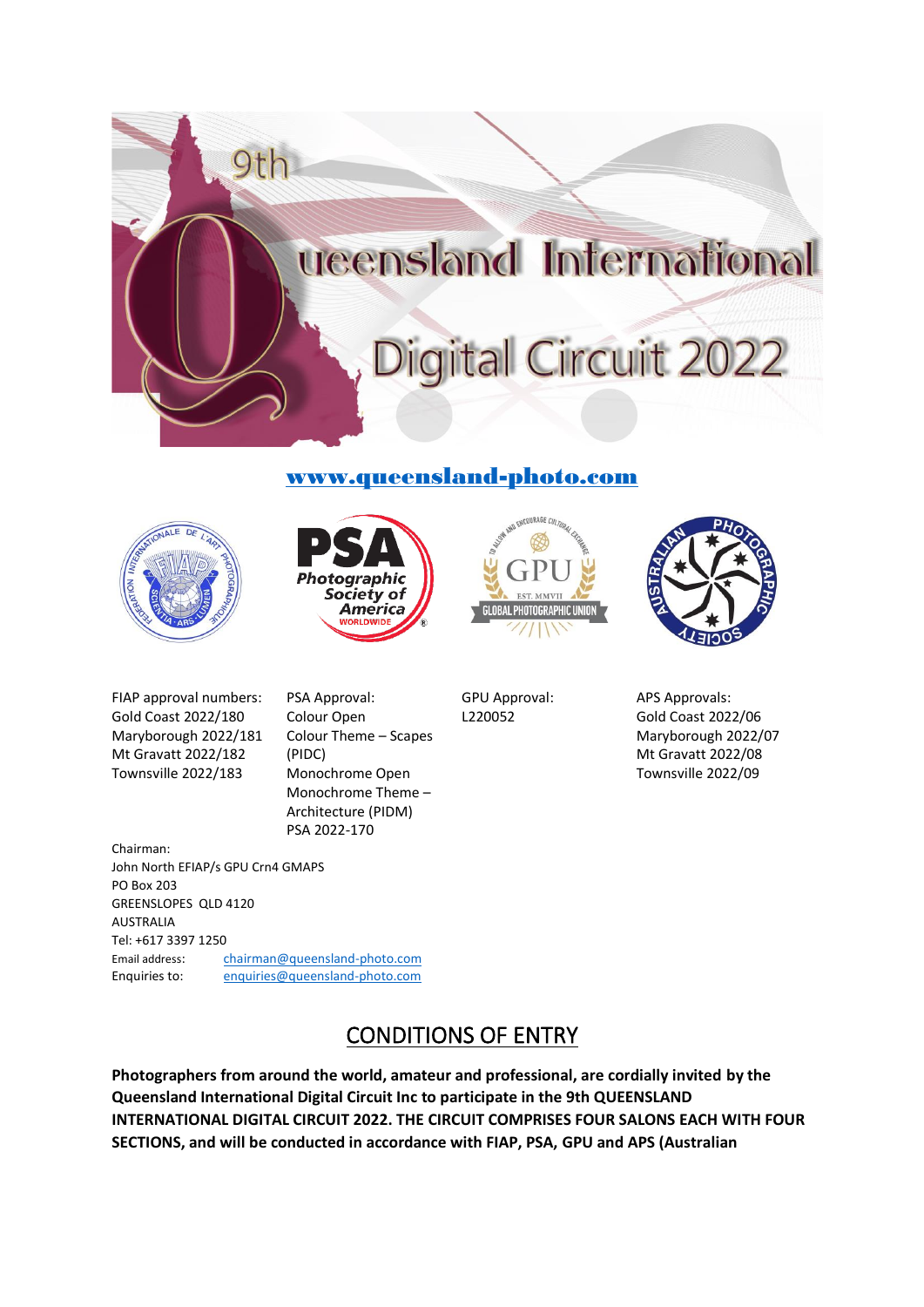# **Photographic Society Inc) requirements. It is held in association with the Photographic Society of Queensland Inc (PSQ).**

Acceptances will be eligible for FIAP Distinctions (AFIAP, EFIAP and EFIAP levels), PSA recognition, GPU Crowns and APS Skill Honours by the Exhibitions system.

# **1. SECTIONS:**

**Colour Open (PSA-PIDC) (colour images only) Colour Theme – Scapes (Landscapes, Seascapes, Cityscapes) (PSA-PIDC) (colour images only) Monochrome Open (PSA-PIDM) (monochrome images only) Monochrome Theme - Architecture (PSA-PIDM) (monochrome images only)**

**Monochrome images may not be entered in the Colour Open or Colour Theme (PIDC) sections.**

**Definitions for Monochrome Images are contained later in this document.**

**The Scapes sections also permits rural and urban scapes.** 

# **2. ENTRY FEE:**

Entry fee is quoted in Australian dollars (AUD). Please note there is a different fee structure for Australian residents because of the postage for a Printed Catalogue.

|                             | 1 section | 2 sections | 3 sections | 4 sections |
|-----------------------------|-----------|------------|------------|------------|
|                             | AUD       | AUD        | AUD        | AUD        |
| Australian entrants         | 65        | 70         |            | 80         |
| All non-Australian entrants | 70        | 75         | 80         | 85         |

Payment is to be made through PayPal. Entrants should note that they do not need to have a PayPal account. PayPal accepts payment via debit or credit card. Payments will go to Queensland International Digital Circuit Inc. Payment should preferentially be made when images are uploaded.

No IRC/Cash/Cheques/Money Orders will be accepted.

Entries without the full due fees will be disqualified, will definitely not be judged and the catalogues will not be sent. The full correct entry fee must be received into the accounts of the organisers by the circuit's closing date. Entrants should allow time for the monies to be transferred into the organisers' accounts.

No refunds will be made or considered.

GROUP ENTRIES:

Groups or clubs with 10 or more entrants who wish to have all their catalogues sent to the one nominated address may enquire of the organisers for a discount for the reduced combined postage. Please contact the salon enquiries email address (attention Denise North) with country and number of entrants to determine if a discount for postage is possible for a group.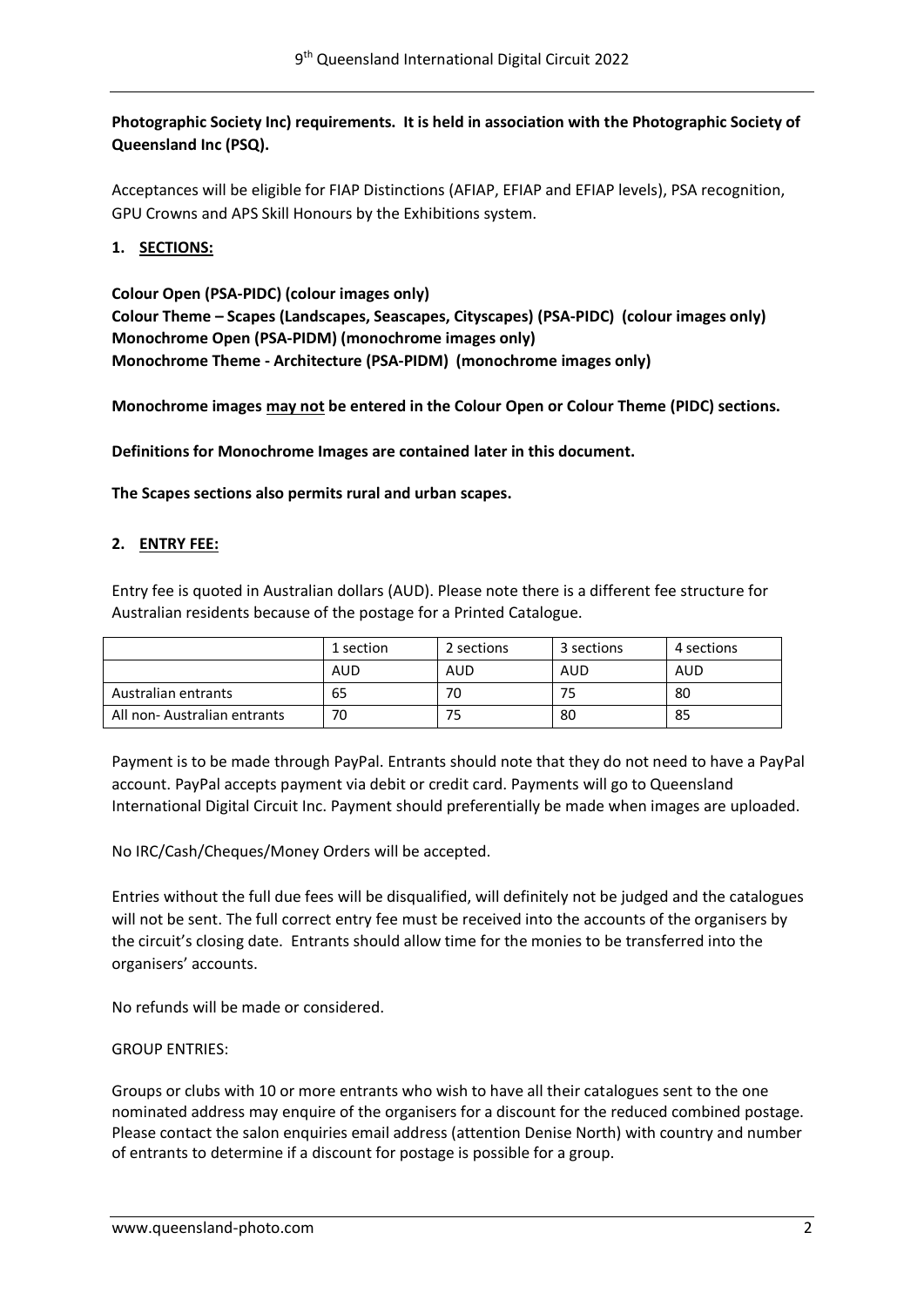If entries from less than the number of group entrants as specified by the circuit organisers are received, then the normal single person entrant rates are applicable. If the correct complete entry fee for the group is not received, then the group must make up the shortfall so that payment is received within the time period specified by the organisers, otherwise the images will not be judged.

# **3. SALON CALENDAR:**

| Entries open:                | $1st$ April 2022                                |                              |  |
|------------------------------|-------------------------------------------------|------------------------------|--|
| Entries close:               | $6th$ June 2022                                 |                              |  |
| Judging:                     | $18th$ and $19th$ June 2022                     |                              |  |
| Notification sent by e-mail: | $3rd$ July 2022                                 |                              |  |
| Exhibition dates 2022:       | Gold Coast: 8 December, Tweed Heads 9 November  |                              |  |
| (To be confirmed)            | Maryborough: 24 October, Bundaberg 8 November   |                              |  |
|                              | Mt Gravatt: 14 September, Redlands 19 September |                              |  |
|                              | Townsville: 3 October, Mackay 24 October        |                              |  |
|                              | On-line gallery posted by:                      | 18 <sup>th</sup> August 2022 |  |
| <b>Printed Catalogues</b>    |                                                 |                              |  |
| and awards posted by:        | 4 <sup>th</sup> September 2022                  |                              |  |

# **4. JUDGES:**

|          | Salon $1-$        | Salon $2 -$            | Salon $3-$           | Salon $4-$         |
|----------|-------------------|------------------------|----------------------|--------------------|
|          | <b>Gold Coast</b> | Maryborough            | <b>Mt Gravatt</b>    | <b>Townsville</b>  |
| Judge 1: | Roby Lazar AAPS   | John Doody AFIAP       | Ralph Brown AFIAP    | Tina Dial EFIAP/s, |
|          | QPSA CAPS/p       | AAPS PSQA (Colour,     | AAPS PSQA            | <b>GMAPS PSQA</b>  |
|          | (Colour, Scapes   | Architecture, Mono)    | (Colour, Scapes      | (Architecture,     |
|          | Architecture)     |                        | Architecture,)       | Colour, Scapes)    |
| Judge 2: | Sue Chen LAPS     | Kris Anderson AIPP     | Paul Tilley AAPS     | Daniel Demy-Geroe  |
|          | (Colour, Mono,    | M.Photogl M.WPPI       | PSQA (Colour,        | EFIAP GMAPS PSQA   |
|          | Architecture)     | MNZIPP(Dist.)          | Mono,                | (Colour, Mono,     |
|          |                   | (Colour, Mono,         | Architecture)        | Architecture)      |
|          |                   | Scapes)                |                      |                    |
| Judge 3: | Elizabeth Kodela  | Lyndal Lazar EFIAP     | Margaret O'Grady     | Anne Russell AFIAP |
|          | EFIAP/b MAPS GPU  | FAPS PPSA CAPS/g       | <b>EFIAP/s GMAPS</b> | LRPS PSQA (Mono,   |
|          | Crn2 SAPS PSQA    | GPU Cr2 (Mono,         | SAPS PSQA            | Architecture,      |
|          | (Mono, Scapes     | Architecture, Scapes)  | (Architecture,       | Scapes)            |
|          | Architecture,)    |                        | Mono, Scapes)        |                    |
| Judge 4: | Ben Stoffl EFIAP  | <b>Maree Morris</b>    | Gang Wei PSQA        | Sue Gordon AFIAP   |
|          | <b>MAPS PSQA</b>  | AFIAP, AAPS            | (Colour, Mono,       | AAPS PSQA (Colour, |
|          | (Colour, Mono,    | (Colour, Architecture, | Scapes)              | Mono, Scapes)      |
|          | Scapes)           | Scapes)                |                      |                    |
|          |                   |                        |                      |                    |

Of the four judges allocated to each salon, only three will judge a section. The fourth judge is the reserve for that section. All judges are from Australia.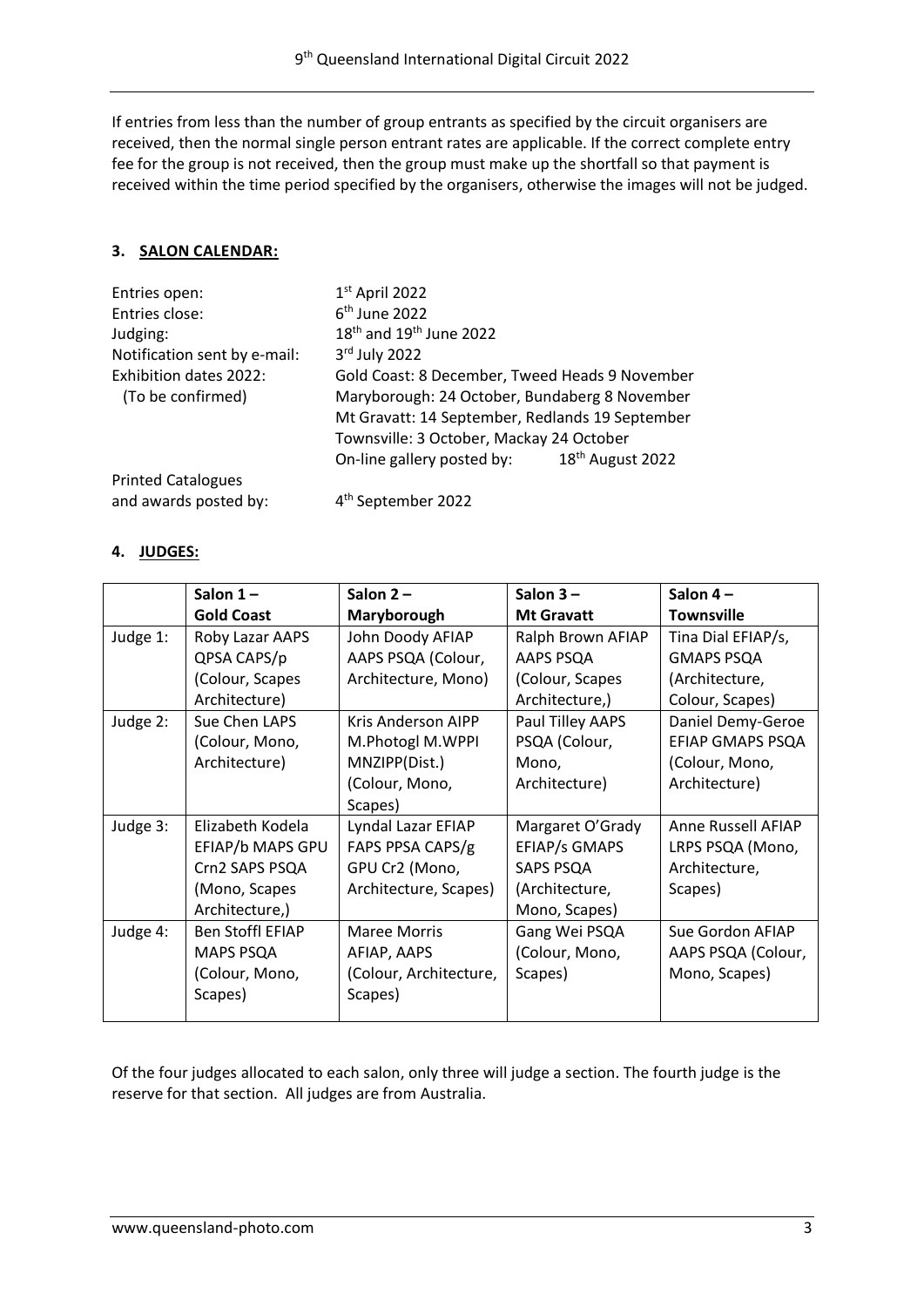# **5. LIST OF AWARDS FOR EACH SALON:**

### **Awards and HM ribbons from FIAP, PSA, GPU, APS, PSQ and QIDC.**

| <b>Colour Open</b>       | Colour Theme -           | <b>Monochrome Open</b>   | <b>Monochrome Theme</b>  |
|--------------------------|--------------------------|--------------------------|--------------------------|
| (PIDC)                   | <b>Scapes (PIDC)</b>     | (PIDM)                   | - Architecture (PIDM)    |
| PSA Gold (BOS)           | PSA Gold (BOS)           | PSA Gold (BOS)           | PSA Gold (BOS)           |
| <b>FIAP Gold</b>         | <b>FIAP Gold</b>         | <b>FIAP Gold</b>         | <b>FIAP Gold</b>         |
| <b>GPU Gold</b>          | APS Gold Medal           | APS Gold Medal           | APS Gold Medal           |
| APS Gold Medal           | <b>QIDC Salon Gold</b>   | QIDC Salon Gold          | QIDC Salon Gold          |
| QIDC Salon Gold          | <b>GPU Silver</b>        | <b>PSA Silver</b>        | <b>PSA Silver Medal</b>  |
| <b>PSA Silver</b>        | <b>APS Silver Medal</b>  | <b>QIDC Salon Silver</b> | <b>APS Silver Medal</b>  |
| <b>QIDC Salon Silver</b> | <b>QIDC Salon Silver</b> | <b>GPU Bronze</b>        | <b>QIDC Salon Silver</b> |
| APS Bronze Medallion     | APS Bronze Medallion     | APS Bronze Medallion     | APS Bronze Medallion     |
| QIDC Bronze (Judge's     | QIDC Bronze (Judge's     | QIDC Bronze (Judge's     | QIDC Bronze (Judge's     |
| Choice)                  | Choice)                  | Choice)                  | Choice)                  |
| FIAPHM(2)                | FIAPHM(2)                | FIAPHM(2)                | FIAPHM(2)                |
| <b>GPU HM (2)</b>        | <b>GPU HM (2)</b>        | <b>GPU HM (2)</b>        | GPU HM (2)               |
| APS Merit (2)            | APS Merit (2)            | APS Merit (2)            | APS Merit (2)            |
| 6 PSQ HM                 | 3 PSQ HM                 | 6 PSQ HM                 | 3 PSQ HM                 |
| 5 QIDC HM                | 2 QIDC HM                | 5 QIDC HM                | 2 QIDC HM                |

The jury reserves the right to grant additional awards. Each image may only win one award per salon.

**FIAP Special Light Blue Pin for best author in a salon.** The entrant who has achieved the highest number of total acceptances of all the sections of the salon added together will be proclaimed "best author". In the event of a tie, the entrant with the best awards result will be proclaimed best author. The Chairman will decide in the event of a tie.

# **6. RESULTS, CATALOGUE AND POSTING OF MEDALS AND AWARDS:**

# Acceptances and results

Each entrant will receive an e-mail when results are available. The report will list the titles of each valid image entered, acceptances and awards.

#### Printed Catalogue

# **High quality printed catalogue of 88-100 pages with at least 150 images sent to every entrant who has uploaded images and paid all relevant entry fees in full.**

Each entrant who has paid the correct, full entry fee, as well as providing a legible and useable postal address, and has respected the conditions of entry will receive a copy of the printed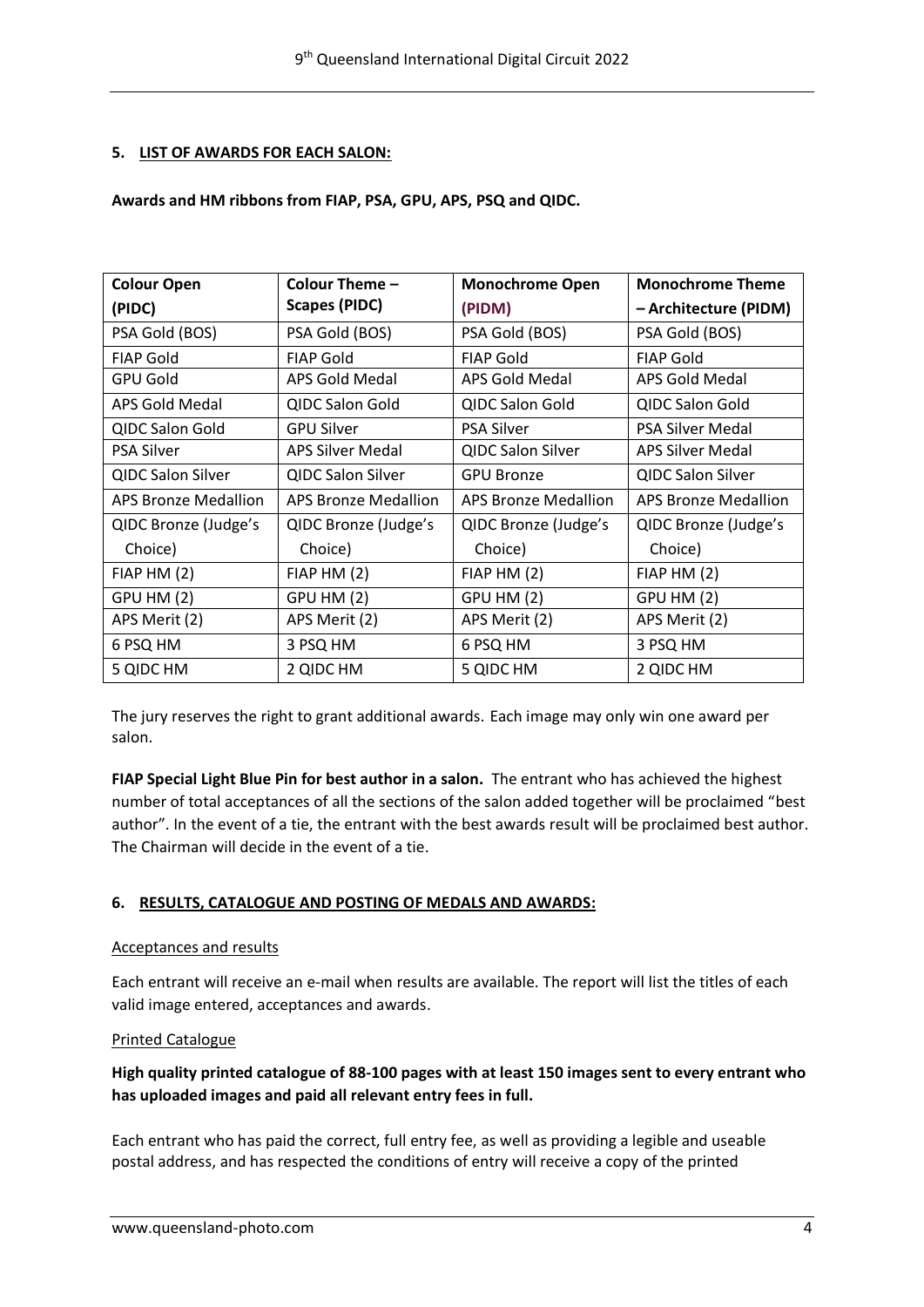catalogue, whether or not the entrant's images have been accepted. The catalogue will contain a full listing of awards and acceptances. Please be careful when writing the address and e-mail!

#### Posting of Medals and Awards

If catalogues or awards have not been received after three months, please contact the organisers.

### **7. GENERAL CONDITIONS OF ENTRY:**

All entrants must possess all rights to their images. The organisers will not accept any liability if the entrant does not own the necessary rights to the images. Entrants are responsible for releases from persons shown in their entries. All images and parts of images must be entirely the work of the entrant who holds the copyright of all works submitted.

In the general interest of the event, the reproduction of the entered works is allowed in the printed or digital catalogue or on-line gallery, except where expressly prohibited by the author. In this matter the rules about copyright have to be strictly followed. Under no circumstances will the organiser use the entered works for other purposes. Please also note the section "PSA Rules".

A representative selection of the awarded and accepted images will be shown at the public showings.

Submission of entries implies the acceptance of all conditions.

This circuit is run by Queensland International Digital Circuit Inc. By entering this exhibition, you automatically agree to receive notifications of future exhibitions.

#### **8. EXHIBITION REQUIREMENTS:**

The following rules apply to all entrants and all images entered in this Circuit.

"**IMAGE AND ENTRY REQUIREMENTS** This exhibition is open to anyone; however, an entry may be rejected when the Sponsor or the Exhibition Organizers, in their reasonable discretion, believes the entry does not conform to exhibition rules and these Conditions of Entry. Membership in any photographic organization is not required.

**Sanctions**: Entries will not be accepted from any entrant who is currently sanctioned by PSA.

**PSA Star Ratings:** To receive proper Star ratings credit from PSA, entrants must provide their names and country exactly the same in each exhibition. Aliases are not permitted. Please contact PSA in the event of name changes or relocating to another country. Using one's name differently in different exhibition exposes the entrant to the risk that many of their acceptances may not be recognized by PSA Star Ratings.

**Image Creation:** Entries must originate as photographs (image-captures of objects via light sensitivity) made by the entrant on photographic emulsion or acquired digitally.

**Certification**: By virtue of submitting an image, the entrant certifies the work as his or her own. Images may not incorporate elements produced by anyone else (for example: clip art, images or art by others downloaded from the Internet). Aliases are not allowed. The entrant permits the sponsors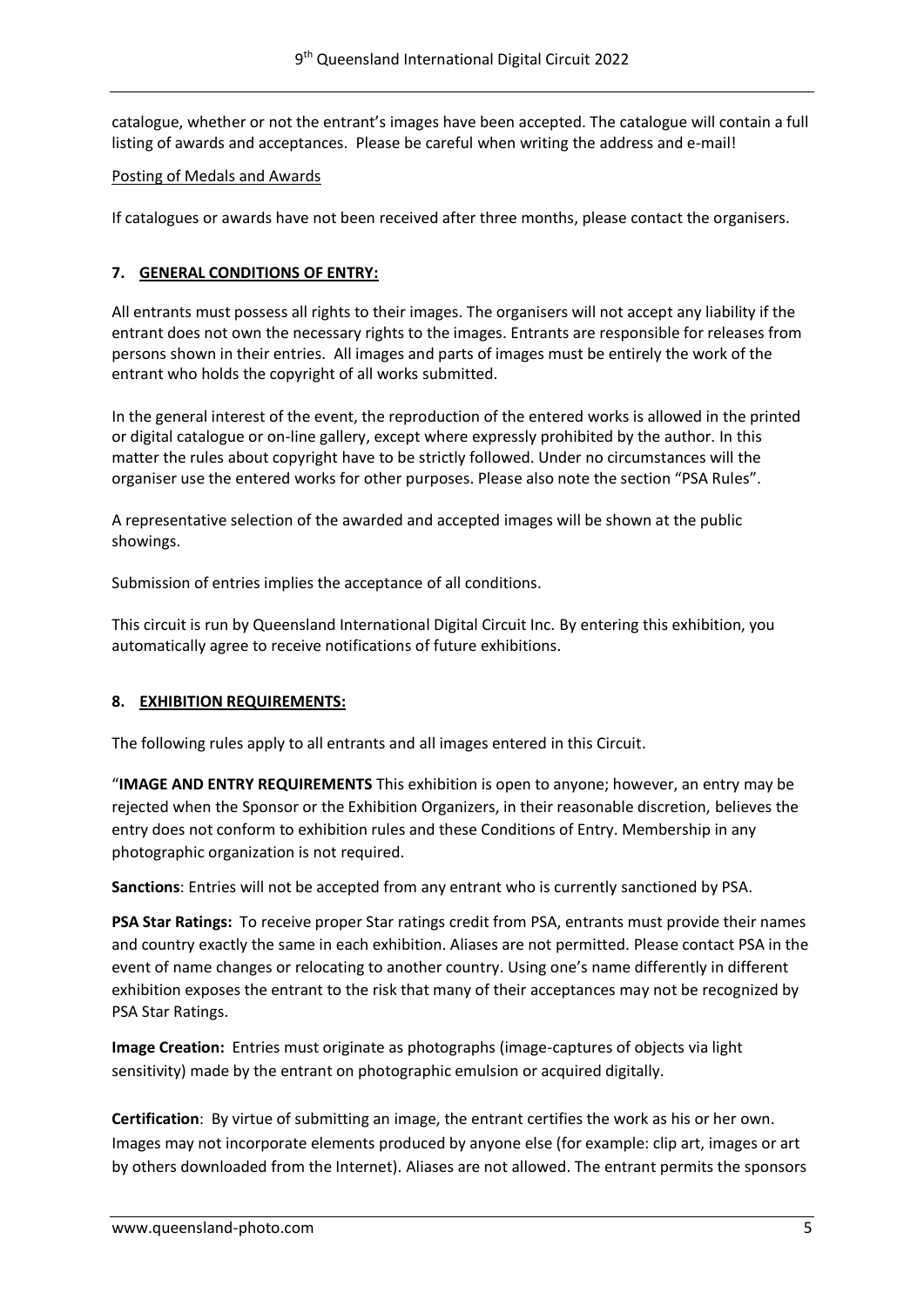to reproduce all or part of the entered material free of charge for publication and/or display in media related to the exhibition. This may include low resolution posting on a website. Note: Entrants who indicate that their images may not be reproduced or used "will not be eligible for awards" or inclusion in audio-visuals of the exhibition "and could be subject to disqualification" by the exhibition sponsors. The exhibition assumes no liability of any misuse of copyright.

**Alteration and Computer Generation** Subject to Divisional restrictions (particularly Nature, Photo Travel, and Photojournalism) images may be altered, either electronically or otherwise, by the maker. Adjustments to enhance images or creatively modify images are allowed providing the underlying photograph is retained in a way that is obvious to the viewer. Images may not be constructed entirely with a computer, and must be the sole work of the author

**Re-use of accepted images**: Once an image has been accepted in this exhibition it may not be entered again in any future instances of this exhibition. It may, of course, be entered in any other PSA/FIAP recognised exhibitions but **must always have the same title**.

**Entry**: An Entry consists of, up to and including, four (4) images entered by a single entrant into the same Section. An entrant may only enter a specific Section once.

**Titles**: Each image must have a unique title **that is a description of the image**. That unique title must be used for entry of that image or of an identical Image into any and all PSA-Recognized exhibitions. Titles must be 35 characters or fewer. No titles may be visible to the judges, and nothing in the image may identify the maker. Titles may not include file extensions such as .jpg or .jpeg (or any other camera capture filenames such as IMG 471). Titles may not consist of personal identifiers possibly augmented by a number; or include words such as "untitled" or "no title". Titles may not consist solely of numbers unless those numbers are prominently contained within the image, such as a contestant number in a race.

**Color and Monochrome:** Color and Monochrome images from the same capture that share substantial pictorial content in common will be considered the same image and must be given the same title.

# **9. SUBMISSION OF DIGITAL IMAGES:**

This is a digital only exhibition. All final work must be digital file.

All digital images must be submitted by upload on the website: [www.queensland-photo.com](http://www.queensland-photo.com/) Do not send your entry by email or by CD.

The entry form must be completed in Western characters. No umlauts, accents or cedillas. No characters from Asian languages.

Images without an acceptable title will not be judged – see Section 10.

Please keep image titles under 35 characters.

**Images accepted in previous QIDC exhibitions, or almost identical in style and subject matter are ineligible**. If a colour or monochrome version of an image has been accepted in a previous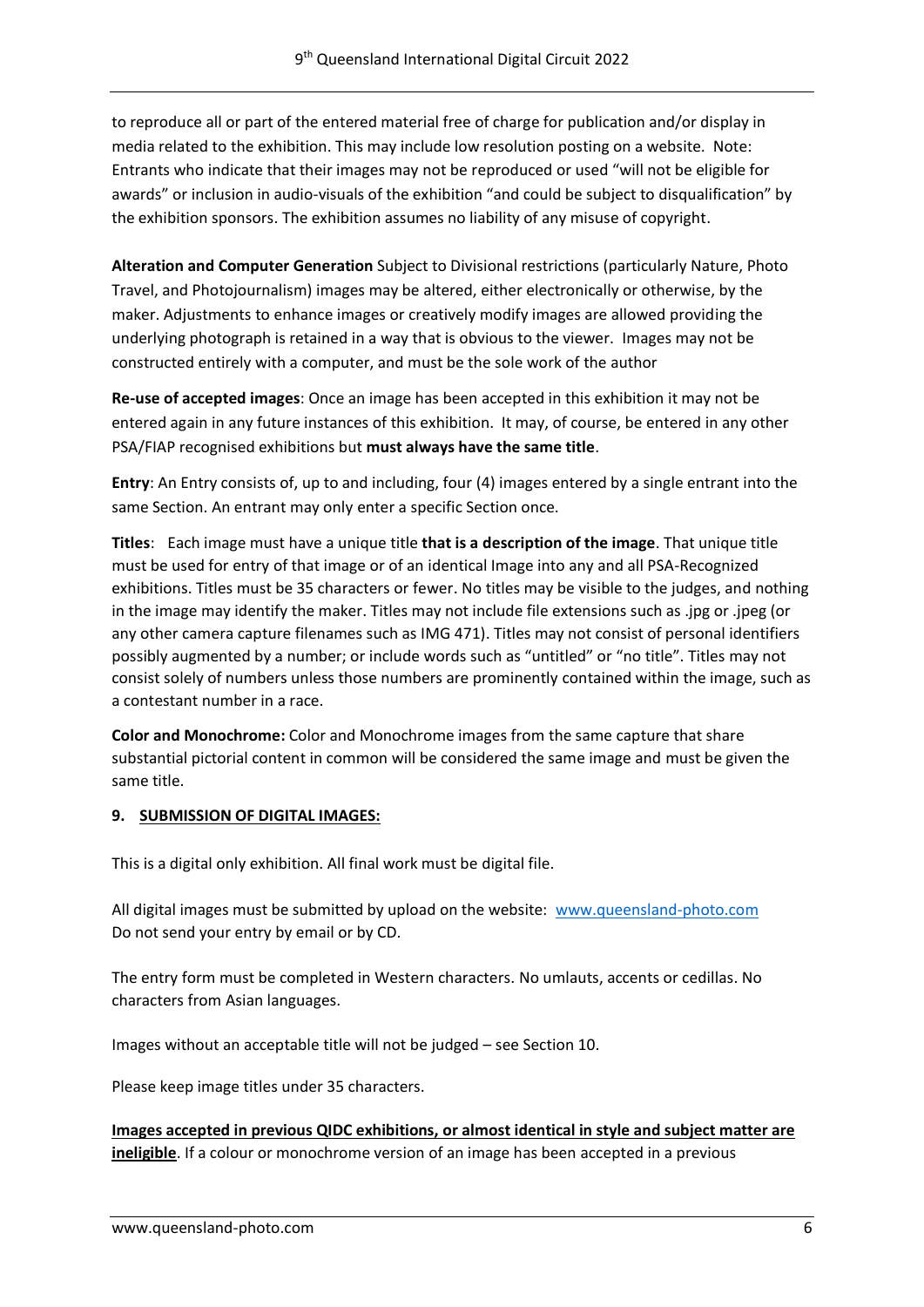Queensland International Digital Circuit, then that image, whether colour or monochrome, cropped or not, cannot be entered again, irrespective of title.

# **An image entered in one section may not be entered in any other section. This includes identical and very similar images. A colour image and a monochrome version of that image cannot both be entered, even in different sections, irrespective of title.**

Images that are duplicated, previous acceptances or considered ineligible as per these rules will be disqualified and will not be presented to the judges.

# **Attention is drawn to the FIAP rules, effective 1 January 2018, regarding the re-titling of images. FIAP regard the monochrome and colour versions of an image as being the same.**

Split toned images cannot be entered in the monochrome section; they must be entered in a colour section.

# **Images must be a maximum of 1920 pixels x 1080 pixels in sRGB JPEG format. The horizontal dimension must not exceed 1920 pixels and the vertical dimension must not exceed 1080 pixels.**

**Images should have a dimension either very close to 1920 pixels in the horizontal OR 1080 pixels in the vertical.** Please do not submit images much smaller than this. Images will not be resized to fill the screen. They will be projected at the dimensions received.

**Resolution should be 300 dpi. Maximum size per image is 2.0 MB**. No zipped files are permitted. Image titles may be in a foreign language, but Western keyboard characters only must be used.

The projection background is black. The printed catalogue background is white.

**Borders** should be included within the dimensions shown above. Authors should consider how their images will appear against both black and white backgrounds. Please keep borders to a minimum, eg to separate images from the background if necessary, or for artistic effect only.

Uploaded image files do not need to be renamed. After the upload each entrant will receive a confirmation email.

After results are issued, authors whose images gain awards or multiple acceptances in the QIDC should be prepared to send on request a 300 dpi image of at least 2500 pixels on the long side for consideration for inclusion in the high quality printed catalogue. Details will be advised later.

If authors wish to check whether their entries have been received, please check the Status Report but allow a couple of days for it to update. Confirmation emails may also take a couple of days. Enquiries about entries can be sent to enquiries@queensland-photo.com.

# **10. JUDGING:**

The Exhibition will be conducted in accordance with the rules of the PSA and FIAP, as well as GPU and Australian Photographic Society Inc (APS) regulations.

An entrant's images will not be presented to the judges consecutively. An entrant's four images will be distributed throughout four rounds of judging in that section. Distribution of images will be in the same round order as submitted by the entrant.

An image may be entered in only one section.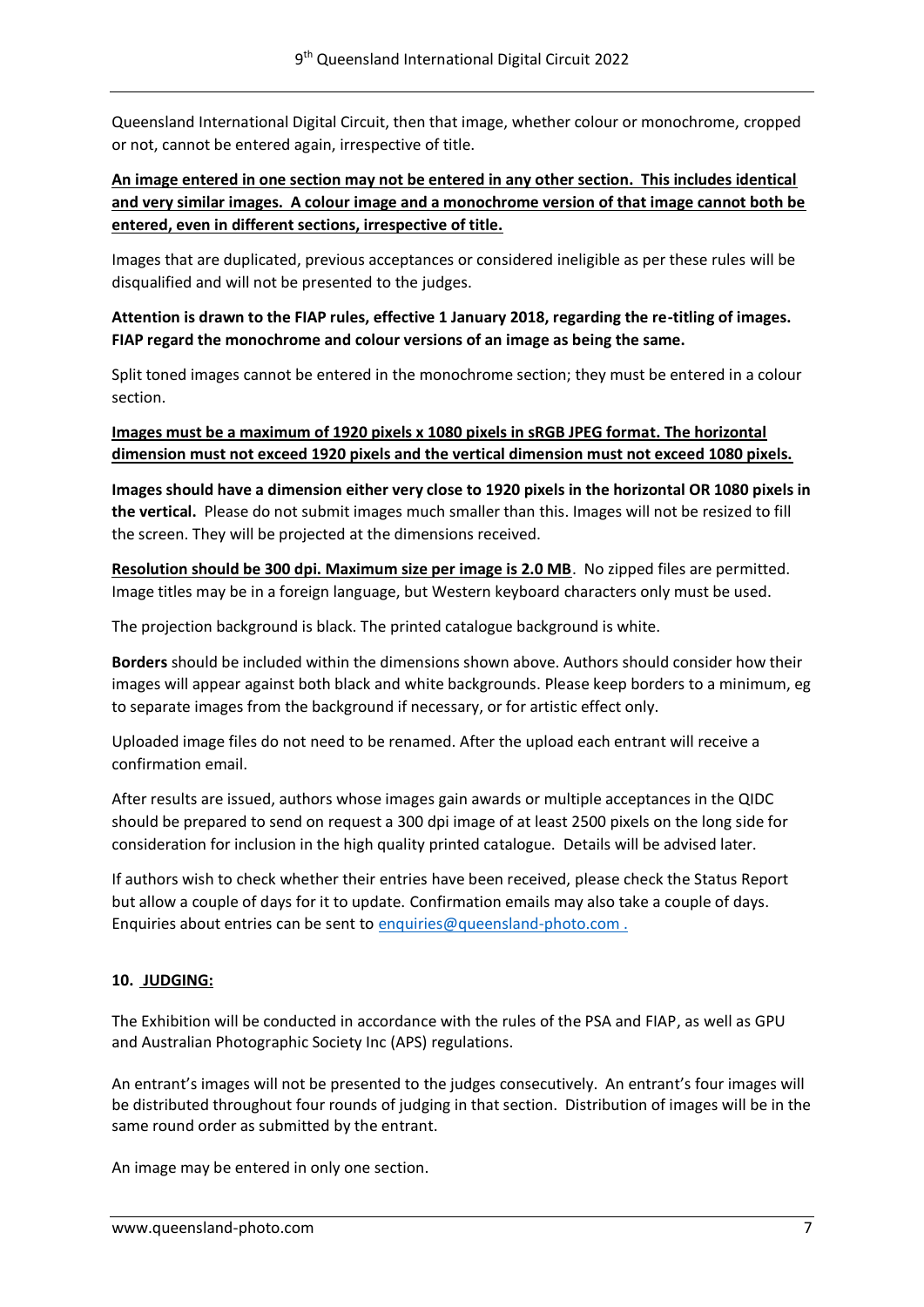Judges will view the images together.

Images will be shown on full high definition television screens to the judging panel at 1920 x 1080 pixel resolution (TVs are LG LED 60 inch 60LA6230 and colour-calibrated.) Images will be shown at the size submitted ie 100% of their resolution. Images will not be enlarged to fill the screen.

The decisions of the judges are final and without appeal. Judges do not need to give reasons for their choices. Entries which do not comply in full or in part with the conditions of the exhibition will not be presented to the judging panel.

# **11. DATA PROTECTION:**

By entering this exhibition, you are explicitly consenting to the personal details you have supplied, including email addresses, being held, processed and used by the exhibition organizers for purposes associated with this exhibition. You also explicitly consent to such information being sent to organizations that have accorded official recognition, patronage or accreditation to this exhibition. You acknowledge and accept that entering this exhibition means that the status and results of your entry may be made public.

#### **12. DEFINITIONS:**

All entries shall conform to the stricter of these definitions for acceptances to be validated by all the International Organizations granting recognition or patronage.

#### **SUBJECT MATTER AND SECTION DEFINITIONS**

#### **Statement on Subject Matter applicable to all sections**

The fundamental rule that must be observed at all times and **applies to all sections** offered in exhibitions with FIAP patronage or PSA recognition is **that the welfare of living creatures is more important than any photograph.** This means that practices such as baiting of subjects with a living creature and removal of birds from nests, for the purpose of obtaining a photograph, are highly unethical, and such photographs are not allowed in any exhibition with FIAP patronage or PSA recognition. Under no circumstances may a living creature be placed in a situation where it will be killed, injured or stressed for the purpose of obtaining a photograph. This rule applies regardless of whether or not the creature being killed, injured or stressed is visible in the captured image.

There are also concerns about the use of aerial photography, drones, helicopters, low flying aircraft. These should not cause any interference with other individuals or animals which causes a disturbance in their normal activity or disrupt the way any individuals or animals interact with their environment.

Entry in this exhibition is conditional on accepting these policies. The content of images must comply with these General Conditions and with the Division and Section definitions listed in these conditions. Images that - in the sole opinion of the judges or the Exhibition Organizers - do not comply, will be disqualified so the entrant may be aware of the problem when considering entry into other exhibitions with FIAP patronage/PSA recognition.

Further details on the PSA's drone policy may be found at [https://psa-photo.org/index.php?psa](https://psa-photo.org/index.php?psa-policies%23drone)[policies#drone](https://psa-photo.org/index.php?psa-policies%23drone)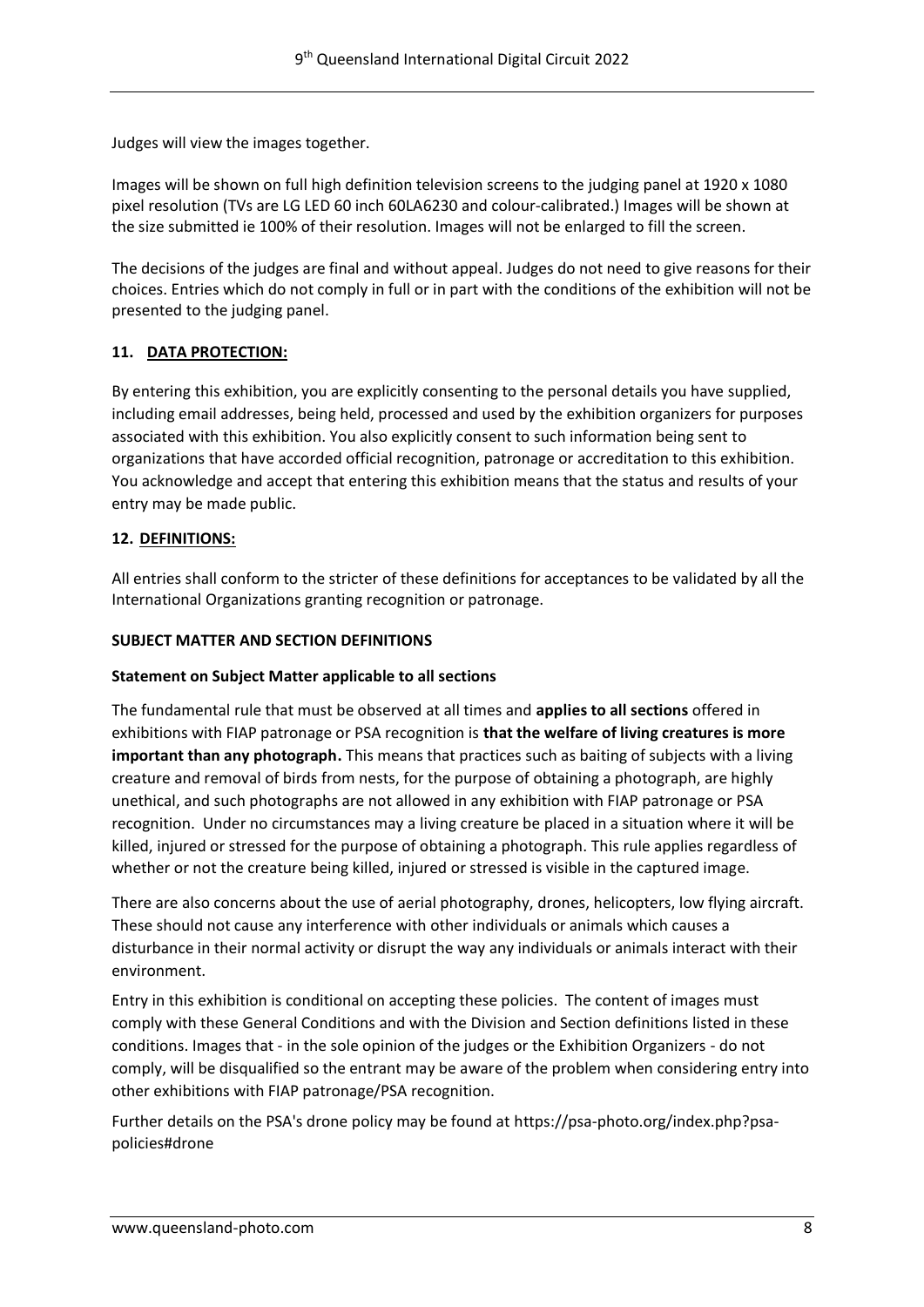### **Monochrome:**

#### **Monochrome Definition (FIAP):**

A black and white work fitting from the very dark grey (black) to the very clear grey (white) is a monochrome work with the various shades of grey. A black and white work toned entirely in a single colour will remain a monochrome work able to stand in the black and white category; such a work can be reproduced in black and white in the catalogue of a salon under FIAP Patronage. On the other hand a black and white work modified by a partial toning or by the addition of one colour becomes a colour work (polychrome) to stand in the colour category; such a work requires colour reproduction in the catalogue of a salon under FIAP Patronage.

#### **PSA Monochrome Definition**

An image is considered to be Monochrome only if it gives the impression of having no color (i.e. contains only shades of gray which can include pure black and pure white) OR it gives the impression of being a grayscale image that has been toned in one color across the entire image. (For example by Sepia, red, gold, etc.) A grayscale or multi-colored image modified or giving the impression of having been modified by partial toning, multi toning or by the inclusion of spot coloring does not meet the definition of monochrome and shall be classified as a Color Work.

#### **13. BREACHES OF RULES**

#### **FIAP:**

The mention that by the sole act of submitting his/her images or files to a salon under FIAP Patronage, the entrant accepts without exception and with no objection the following terms: - that the submitted images can be investigated by FIAP to establish if these obey to FIAP regulations and definitions even if the entrant is not a member of FIAP, - that FIAP will use any means at its disposal for this undertaking, - that any refusal to cooperate with FIAP or any refusal to submit the original files as captured by the camera, or failure to provide sufficient evidence, will be sanctioned by FIAP, that in case of sanctions following the non compliance with FIAP regulations, the name of the entrant will be released in any form useful to inform the breaches of the rules. It is recommended to leave the EXIF data in the submitted files intact in order to ease eventual investigations. If, at any time, it is determined in the reasonable discretion of the exhibition organizer or the judges before, during, or after the judging of an exhibition that an entrant has submitted entries where one or more images may fail to comply with these Conditions of Entry, including the stated definitions, the exhibition organizers reserve the right to delete the entry from the exhibition and void any or all acceptances or awards in connection with the exhibition. Fees may be forfeited or refunded in these circumstances. The entrant acknowledges that the decision of the exhibition organizers or the judges is final.

#### **PSA**

If, at any time, it is determined in the reasonable discretion of the exhibition organizer or the judges before, during, or after the judging of an exhibition that an entrant has submitted entries where one or more images may fail to comply with these Conditions of Entry, including the stated definitions, the exhibition organizers reserve the right to delete the entry from the exhibition and void any or all acceptances or awards in connection with the exhibition. Fees may be forfeited or refunded in these circumstances. The entrant acknowledges that the decision of the exhibition organizers or the judges is final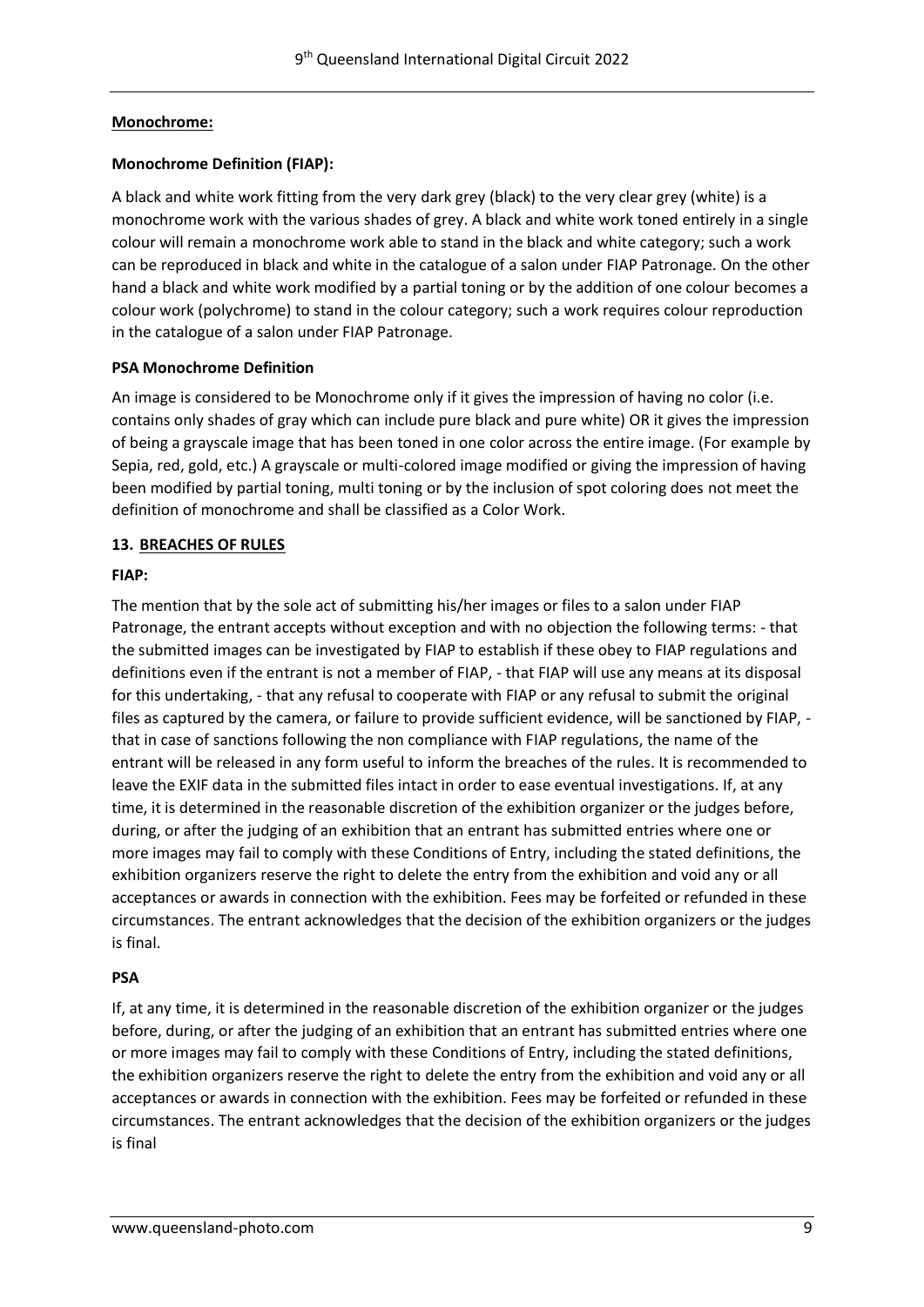In order to ensure that images comply with the Conditions of Entry and definitions, the exhibition organizers may carry out reasonable measures to verify that:

a) the images are the original work of the entrant and

b) the images comply with the rules and definitions as set out in these Conditions of Entry

These steps include, but are not limited to, questioning any entrant, requiring the submission of RAW files or other digital files representing the original capture of the submitted image(s), confronting the entrant with evidence that one or more submitted images fails to comply with the Conditions of Entry (also known as Entry Rules), and offering the entrant a reasonable opportunity to provide counter evidence to refute the exhibition organizer's evidence by a set deadline. Such entries that are not cleared or are still questionable after the entrant has presented evidence may be considered in breach of these Conditions of Entry, and declined. Such entries may be referred to PSA for further investigation of possible ethics violations.

PSA retains the right to investigate in any way all complaints/suspicions of breaches of entry conditions, impose sanctions if deemed necessary, void the acceptances of any image found to violate the PSA rules, include the entrant's name on the list of sanctions provided to Exhibitions, and share such investigations with FIAP. Entrants automatically agree to these terms by the act of entering the Exhibition and agree to cooperate with any investigation.

If another party is submitting images on the entrant's behalf, the entrant will still be held responsible for adhering to these Conditions of Entry (Entry Rules) and will be subject to sanction for any violations to these Conditions of Entry and PSA's Statement of Ethics that may result. If another party is processing images for an entrant or submitting images on the entrant's behalf, the entrant will still be held responsible for adhering to all Conditions of Entry including the specific conditions in the relevant definitions.

**FIAP NOTICE:** In order to have legal authority on those who do not respect the rules of FIAP, the organiser must make sure that all participants of an online event under FIAP Patronage tick a box next to which the following text is stated:

"I hereby expressly agree to FIAP document 018/2017 « Conditions and regulations for FIAP Patronage » and FIAP document 033/2021 « Sanctions for breaching FIAP regulations and the red list ». I am particularly aware of chapter II « Regulations for International photographic events under FIAP patronage » of FIAP document 018/2017, dealing under Section II.2 and II.3 with the FIAP participation rules, the sanctions for breaching FIAP regulations and the red list.

FIAP documents 018/2017 and 033/2021 must be linked to this paragraph so that participants can consult it:

Entrants should be familiar with the contents of:

FIAP DOC 018/2017

<https://www.myfiap.net/documents/FIAP%20DOC%20018%202017%20E.pdf> .

FIAP DOC 033/2021.

The latter document replaces FIAP DOC 017/2017 and can be found on FIAP's website or through myfiap.net.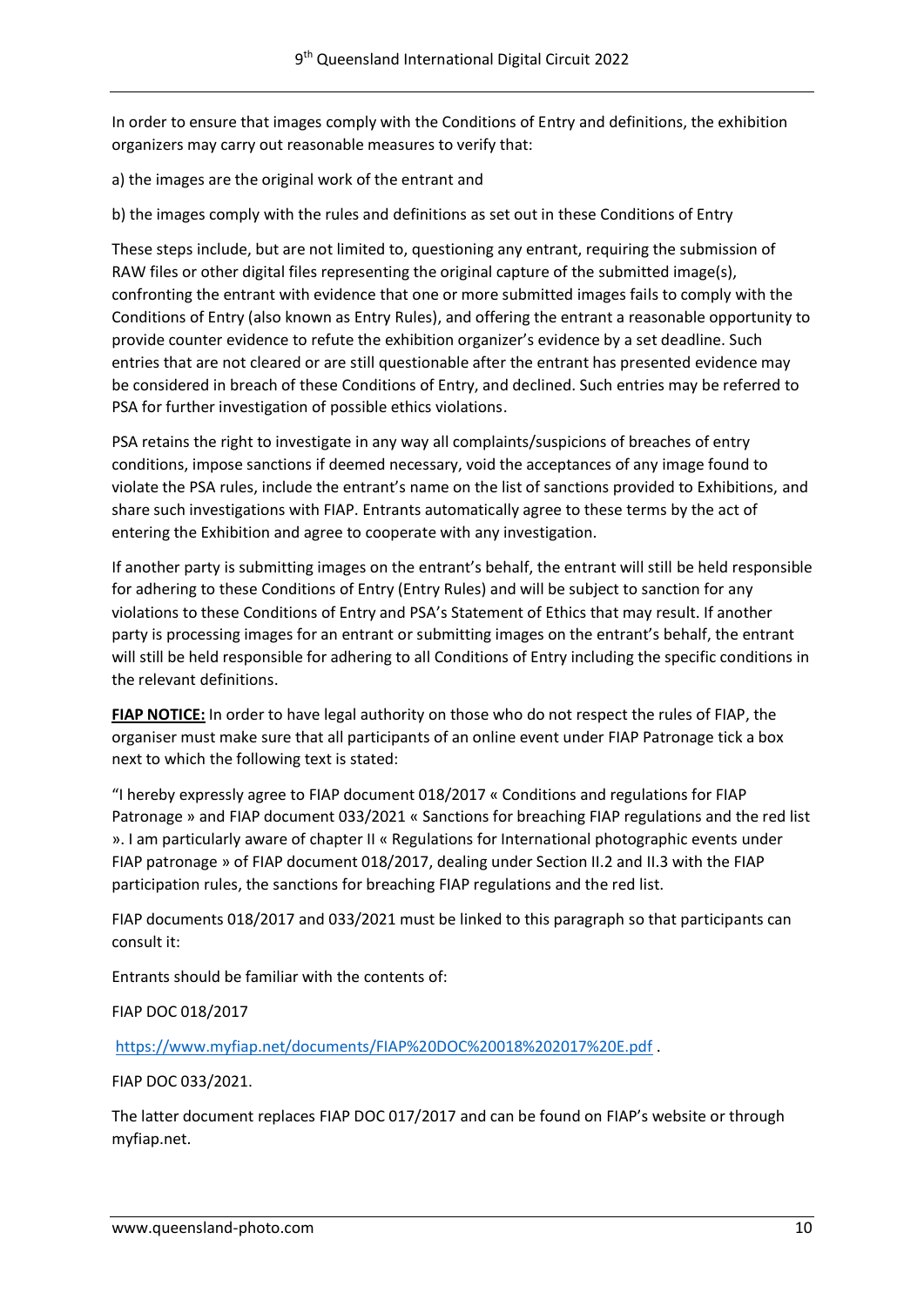**PSA NOTICE:** When an entrant fills in the Entry Form to submit an entry the entrant will see a feature to affirm he or she has read these Conditions of Entry when he or she fills out the entry form. If the entrant does not so affirm the entry will not be submitted.

#### **14. AUSTRALIAN PHOTOGRAPHIC SOCIETY (APS) RULES**

Agreement by exhibition entrants

As a condition of APS approval, the following statement is to be included on the website or on the entry form for each APS approved exhibition. Entrants must signify agreement to this statement before being permitted to complete the entry process.

*By submitting images to this exhibition in either print or digital form, I agree to accept without exception or objection the following terms:*

- *a) To ensure that images comply with the Conditions of Entry, including all relevant definitions, the exhibition organisers may ask me to provide originally captured images, with EXIF data intact, by a specified deadline.*
- *b*) If I do not supply the requested image(s) in the specified time those images will be *deemed to be in breach of the Conditions of Entry.*
- *c) Images that are submitted as requested may be investigated by any means determined appropriate by the exhibition organisers to establish if the image(s) comply with the conditions of entry.*
- *d) Images that are deemed by the exhibition organisers to breach the Conditions of Entry will be removed from the exhibition. Any acceptances or awards allocated to those images will become void.*
- *e) The exhibition organizers will provide APS with details of all breaches of the Conditions of Entry. APS retains the right to impose sanctions on entrants deemed to have repeatedly breached the Conditions of Entry of any APS Approved exhibition.*